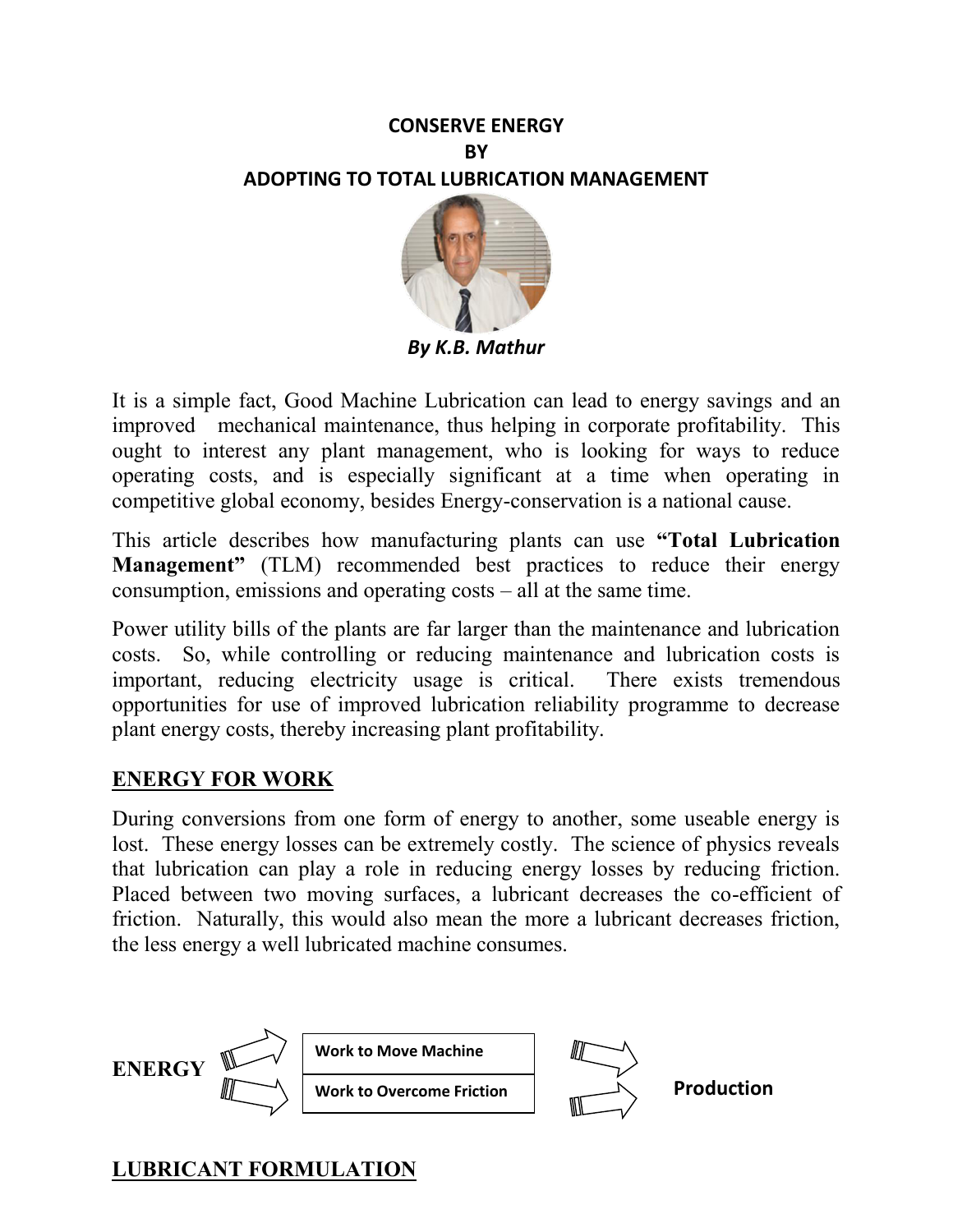All lubricants consist of Base Oil of required Viscosity, blended with special chemicals called "Additives". These additives are carefully selected by the Oil companies, keeping in view the end use application – such as Engine Oils, Gear Oils, Transmission Oil, Hydraulic Oils, Compressor Oils, etc. etc.

A lot of research work is done by the oil companies before oil is approved for an application. All lubricants are approved by OEMS after field tests under stringent test conditions. Lots of research work is done by oil companies and OEM before a lubricant is approved to be offered to users or reach the market. However, just buying an expensive lubricant also does not ensure maximum lubricant performance and energy savings. The lubricant must be the right one for the application and must be properly maintained for its quality in order for it to provide maximum machine performance.

So, how does the end-user know what to do? The answer is to adopt to Total Lubrication Management (TLM) system. The basic recommended parameters of TLM implementation are:

- 1. Select correct grade and viscosity of lubricants for the specific application and ensure this grade has OEM acceptance.
- 2. Store oil in clean environment to keep oil uncontaminated in storage. Greases should be stored indoors to avoid day/night temperature fluctuations. This can lead to soap-oil separation, making grease unfit for usage. Good house-keeping at lubricants storage is the most important and is at fulcrum of entire activity.
- 3. Adopt colour coding to eliminate any possibility of mix-up in oils leading to contamination.
- 4. Use good and clean lubrication equipment to ensure feeding uncontaminated lubricants to machines.
- 5. Keep oil clean by providing "Breathers" on machines oil sump and inspect oil filters on machines oil systems regularly.
- 6. Test oils regularly for oil condition and machine condition, i.e. contamination, additive depletion, wear debris and elemental analysis, etc.
- 7. Regular Training to Lubrication staff for correct lubrication techniques. All lubrication staff should be in skilled category.
- 8. Enforce excellent house-keeping at oil storage, handling and dispensing area.
- 9. Keep oil points at machine 'clean' to ensure that no dust or dirt particles go in the machine sump along with oil.
- 10. Adopt target based oil management system. Ensure that atleast 95% oil is drained out from the sump, before feeding new oil into the sump, failing which, may be adding new oil into 'muck' in the oil sump or machine system.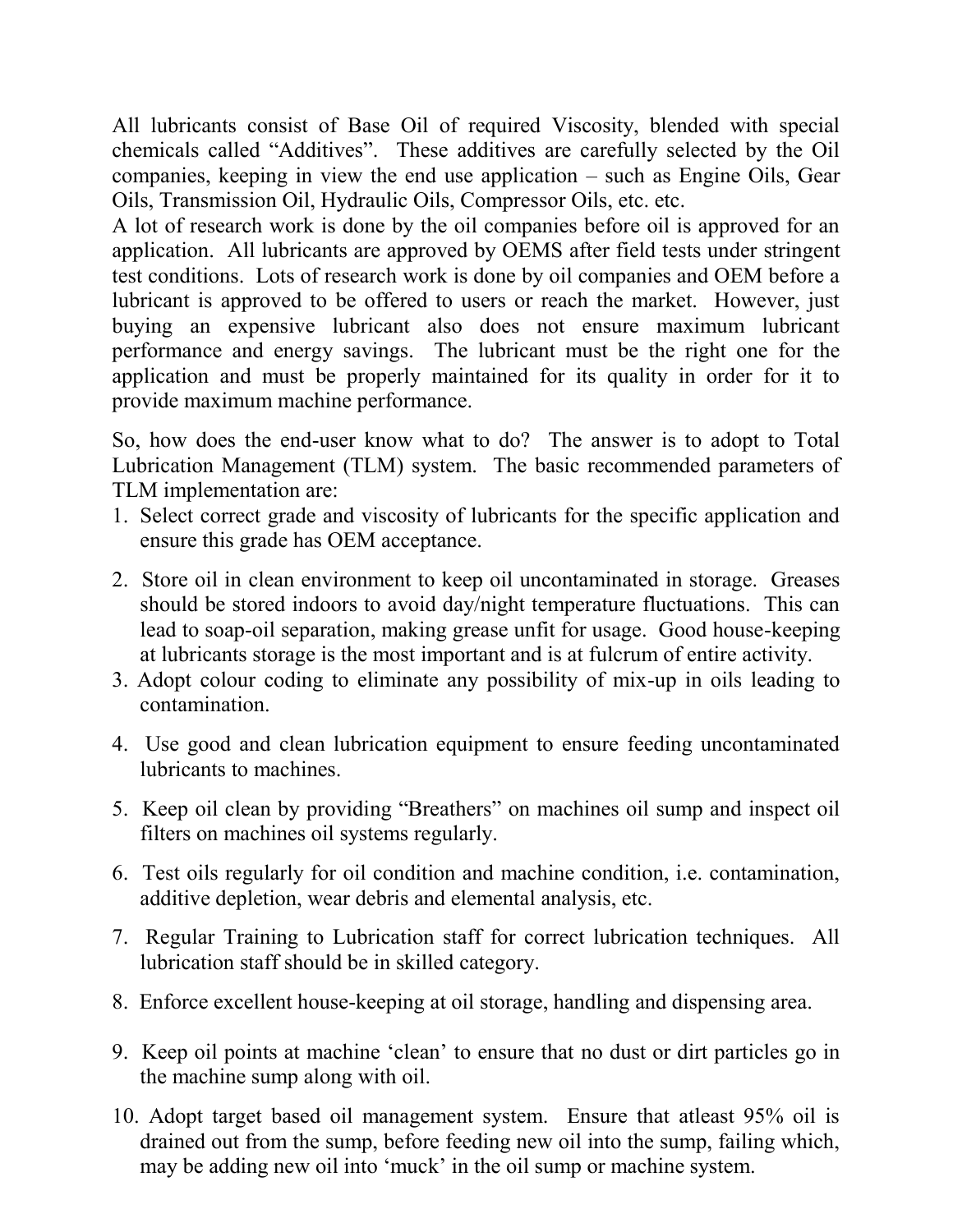"Always remember that "*OIL IN MACHINE IS LIKE BLOOD IN HUMAN BODY"* - So, keep it clean and free from any contamination.

## **LUBRICATION AND ENERGY SAVINGS**

It is possible to measure energy savings in a variety of ways, including production output, temperature changes or reduction in electrical energy consumption. Another measurement is maintenance costs and fuel consumption.

#### Production output

When using any mechanical equipment, it is possible to evaluate the equipment's energy efficiency by recoding its production output. For example, if a machine is capable of producing a certain number of parts in a given amount of time and the lubricant is kept clean as per recommended cleanliness standards and lubrication systems are improved. This shall be resulting in a higher volume of production in the same amount of time, than the machine has become more energy efficient and productive.

#### Temperature Changes

Monitoring temperature changes is another way to optimize lubrication programme performance. Increased friction in a machine moving parts results in higher operating temperatures. Friction is a result of metal-to-metal contact that occurs between two surfaces moving relative to another. Even between highly machined surfaces, under microscopic view, asperity contact occurs.

The greater the amount of metal to metal contact, the greater is the amount of friction. As a result, more energy is required to move the surfaces relative to one another. This friction results in higher electrical power costs. Lubricants and good lubrication system can reduce that friction. Therefore, when friction is reduced, less electricity is required to drive a gearbox, compressor, pump or other equipment, and this leads to Energy Conservation in the Industry.

#### Electrical Energy reduction

Tracking electrical consumption is a highly reliable way to evaluate improvements in plant energy use. In fact, various organizations have been able to document improvements in electrical energy efficiency after implementation of lubrication management programmes. Companies that upgrade their lubrication and reliability practices have been able to document a  $5 - 10\%$  reduction in power consumption, more than enough to pay for implementing good lubrication programme by professional service providers. Average documented savings were 10% in gear boxes, 12% in air compressors and 4% in electric motors.

Electric motors power most plant machinery, including gearboxes, compressors, refrigeration systems, pumps, hydraulic systems and ball mills. The following equation can determine the amount of electricity used by an electric motor: